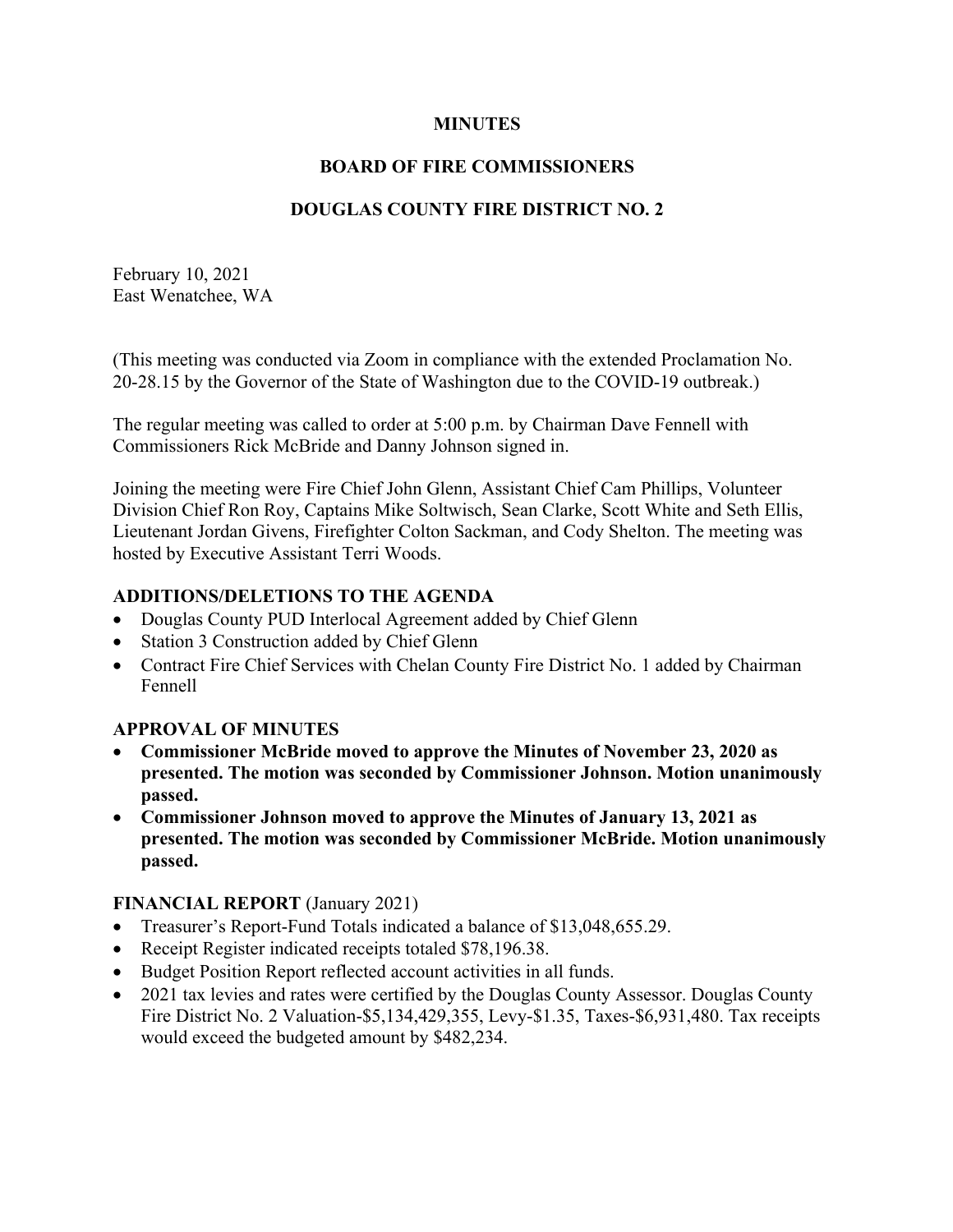## **CORRESPONDENCE**

- Notice of Availability regarding amendments to the Douglas County Code was received from Douglas County Land Services. Proposed amendments apply to *Title 12 Road Standards, specifically 12.58 Primitive Roads – Unopened County Rights-of-Way***.** Public review and comment period would end on March 15, 2021.
- Notice from Douglas County Auditor's Election Department advising Candidate Filing Week would be May 17-21, 2021.

# **STAFF REPORT**

- Fire Marshal: No report.
- Training/Operations: Chief Phillips reported he had been on family leave for three weeks.
- Apparatus: A technician was working on the Tower. Training was planned in early March. The truck was expected to be in service when the new station opens. Engine 2-6 was in service. Engine 2-7 could possibly be in service the next week.
- EMS Calls: Captain Sean Clarke had been in contact with Chelan County Fire District No. 1 with intent to mirror response to the same type calls. Responses to diabetic, electrocution, pregnancy, stroke, burn, and allergy medical emergencies were estimated to add about 100 calls per year.
- Communication Committee: A proposal to change the regional system for naming apparatus and stations was passed last week during a meeting of the NCW Fire Chiefs. The use of the new guidelines was discretionary. Chief Phillips opposed; more information to follow.
- Captain Clarke reported that boundaries for response from Station 4 were under consideration.
- Volunteer training would start again in March with COVID rules in place. In-person business meetings were still not allowed. Lieutenant Herb King would coordinate.
- The regional recruit academy started last week with twenty-four (24) participants.
- The regional EMT class was underway with five (5) participants from this department.
- Resident testing was planned for late April or early May. Fifty (50) applicants were expected.
- Recruit Firefighter candidates were interviewed earlier in the day. Offers of employment would be made by the end of the week.
- The Fire Training Academy was scheduled May 6–July 30.
- Weekly meetings were being conducted at Station 4. Construction was right on schedule. The separate building was a month behind.
- Acting Battalion Chief positions would be implemented in mid-February with three (3) Captains bumping up. Commissioned Battalion Chiefs were expected in July. Rock Island Resident Tyler Bertram was hired full-time temporarily and Lieutenant Herb King was returned to working shift to man two shifts. A-Shift was left short one man.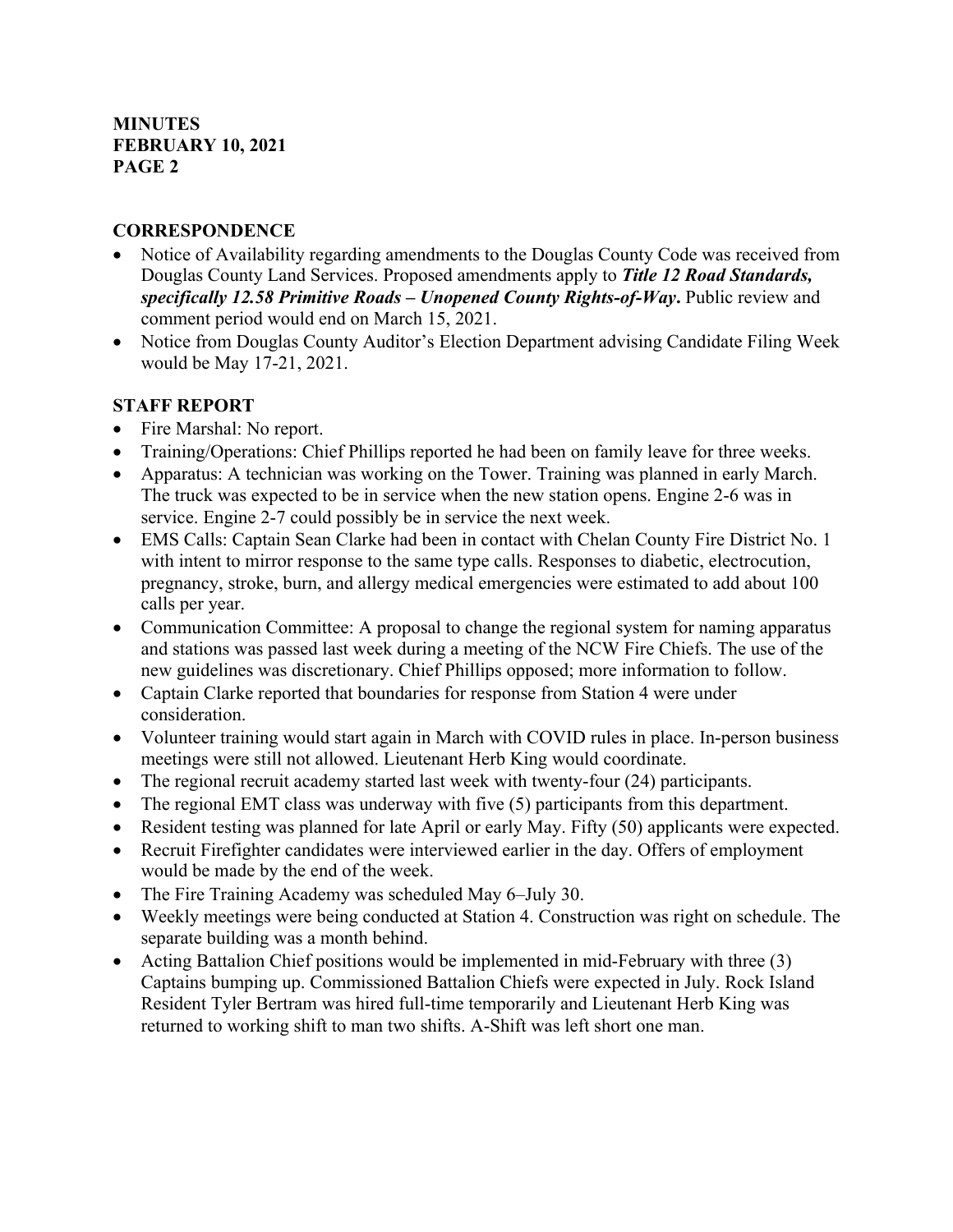### **UNFINISHED BUSINESS**

1. Emergency medical services was covered earlier. Commissioners thanked Captain Clarke and Assistant Chief Phillips for their reports.

2. Chief Glenn negotiated, and legal counsel prepared a revised agreement with Douglas County PUD for the next ten years. The basis for payment would the equivalent to the Fire District's prior year electric utility billings and would reflect the increased power consumption due to more fire stations.

## **Commissioner McBride moved to accept the** *Interlocal Agreement between Douglas County Fire District No. 2 and Public Utility District No. 1 of Douglas County for Fire Protection Services* **as presented. The motion was seconded by Commissioner Johnson. The motion unanimously passed**

3. Chief Glenn asked the Commissioners to choose between two plans submitted for Station 3 noting the time limitation on spending the bond proceeds. One aligned parallel on the property, the other diagonally. Neither would require moving a power pole. A decision made at this meeting would allow permitting to be completed by May, bidding in July, with construction to start in the fall.

It was the consensus of the Board to select Plan A.1-1, the parallel view. It was considered a better fit with expansion possible for adding another bay. Chief Glenn would notify the architect and engineer of the decision. He was also asked to let them know the Board would be more involved.

#### **NEW BUSINESS**

.

1. Following discussion on proposed changes to the District's credit cards that would designate one specifically used for Training and one used by the Battalion Chiefs, and increasing the credit limits,

**Commissioner McBride moved to approve utilizing the credit cards issued to John Glenn and Cam Phillips for reissue to Training and Battalion Chiefs. The motion was seconded by Commissioner Johnson. Motion unanimously passed.**

**Commissioner McBride moved to authorize the credit limit of \$5,000 for cards issued to Training, Battalion Chiefs, Mechanic, and Fire Marshal. The motion was seconded by Commissioner Johnson. Motion unanimously passed.**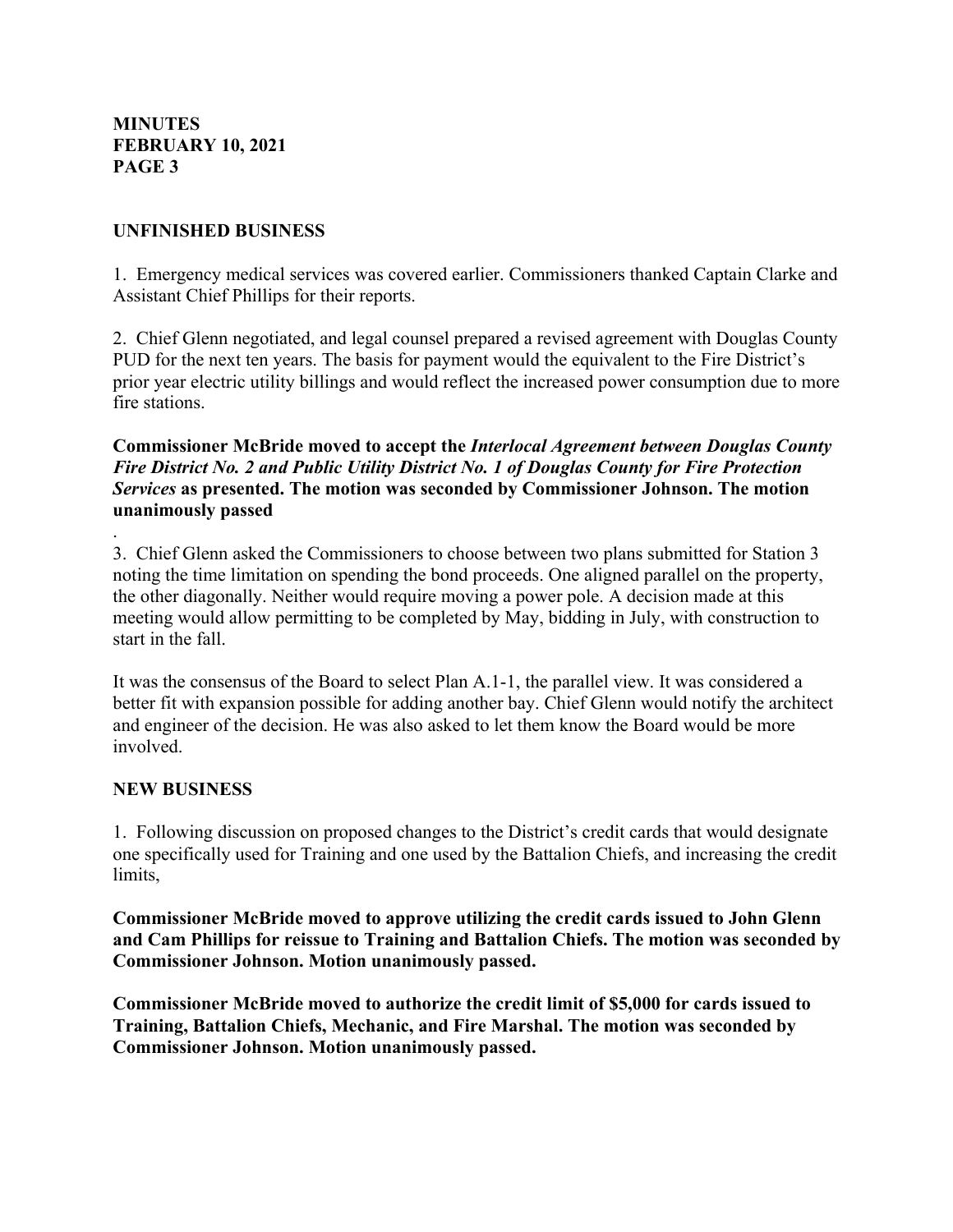2. It was a consensus of the Board not to pursue a refresh of the levy lid lift currently in its final year. Input would be sought from the new Fire Chief. The matter was tabled for a proposed spring retreat.

3. Chairman Fennell reported that the Chelan County Fire District No. 1 Board of Commissioners had approved the concept of contracting services for Fire Chief just before this meeting.

Having discussed the contract with Attorney Brian Snure, Commissioner McBride announced that he had a remote conflict of interest and in accordance with RCW 42.23.040:

• Commissioner McBride disclosed he was an employee of Chelan County Fire District No. 1; therefore, he would not take any actions that attempt to influence the Board's decision whether to enter in the contract. He was not allowed to participate in any discussion regarding the potential contract with anyone. He would abstain from all formal votes related to the potential contract.

A special meeting would be scheduled to discuss the potential contract with Chief Brian Brett and legal counsel.

# **PAYROLL & VOUCHERS**

January Expenses were submitted as follows:

# **General Expense Fund:**

- Claims totaled \$85,018.48 for Voucher Nos. 210203001 through 210203059 (including Voucher No. 210204001 for missed invoices to Trusteed Plans Service Corporation).
- Payroll totaled \$279,718.34. The following payroll changes were approved:
- Salary increase of 2% for administrative employees effective January 1, 2021.
- Per the 2016-2021 collective bargaining agreement effective January 1, 2021:
	- Salary increase of 2% minimum for represented employees.
	- The maximum deferred compensation match increased to \$175.00.
- Promotions effective January 1, 2021:
	- Firefighter Herb King to rank of Lieutenant.
	- Recruit Firefighters Cole Clark, Jason Koster, Michael Lundgren, and Colton Sackman to Firefighter I.
- Base rate for part-time firefighters set to \$13.75 per hour due to the increase in the minimum wage for Washington State with all hourly rates increased based on rank per the adopted wage schedule effective January 1, 2021.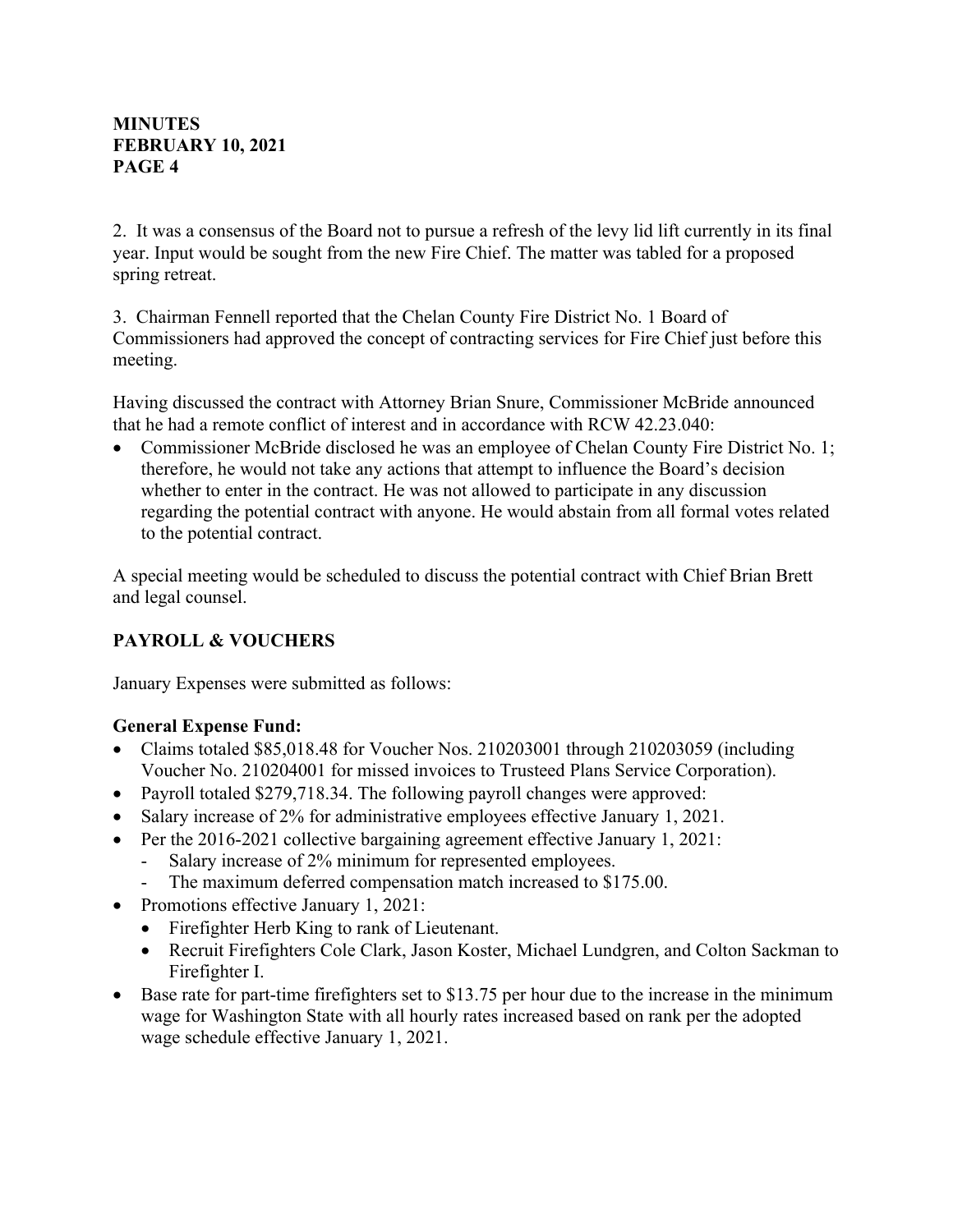- Part-time Firefighter Chad Stutzman was removed from payroll. He resigned his position on January 29, 2021.
- Rock Island Resident Firefighter Tyler Bertram was hired into a temporary Firefighter Recruit position, effective February 1-July 31, 2021.

## **Special Projects Fund**:

• Claims totaled \$665,419.69 for Voucher Nos. 210202001 through 210202007.

## **Commissioner McBride moved to approve January payroll and vouchers in the amount of \$1,030,156.51. The motion was seconded by Commissioner Johnson. Motion unanimously passed.**

# **GOOD OF THE ORDER**

1. Firefighter Cody Shelton reported a fifth container for joint training with CCFD#1 was delivered last week. There was nothing new to report on the pending interlocal agreement.

2. Chief Glenn expressed his appreciation to the entire membership and commissioners while working through monumental changes. Chairman Fennell thanked Chief Glenn.

## **Break (7:03-7:10)**

## **EXECUTIVE SESSIONS**

At 7:10 p.m., Chairman Fennell closed the meeting for twenty minutes to conduct an executive session for employee performance reviews as allowed in RCW  $42.30.110(1)(g)$ . Chief Glenn remained in the meeting. The open meeting reconvened at 7:30 p.m.

**Chairman Fennell moved to add Step 4 to the 2021 salary scale for the administrative support employees. The motion was seconded by Commissioner Johnson. Motion unanimously passed.**

**Chairman Fennell moved to promote all three administrative support employees to Step 4 in their current positions. The motion was seconded by Commissioner Johnson. Motion unanimously passed.**

At 7:32 p.m., Chairman Fennell closed the meeting to discuss the proposed Battalion Chief positions with Chief Glenn as allowed in RCW 42.30.140 (4)(a) under the exemption for labor negotiations. The open meeting reconvened at 8:02 p.m.